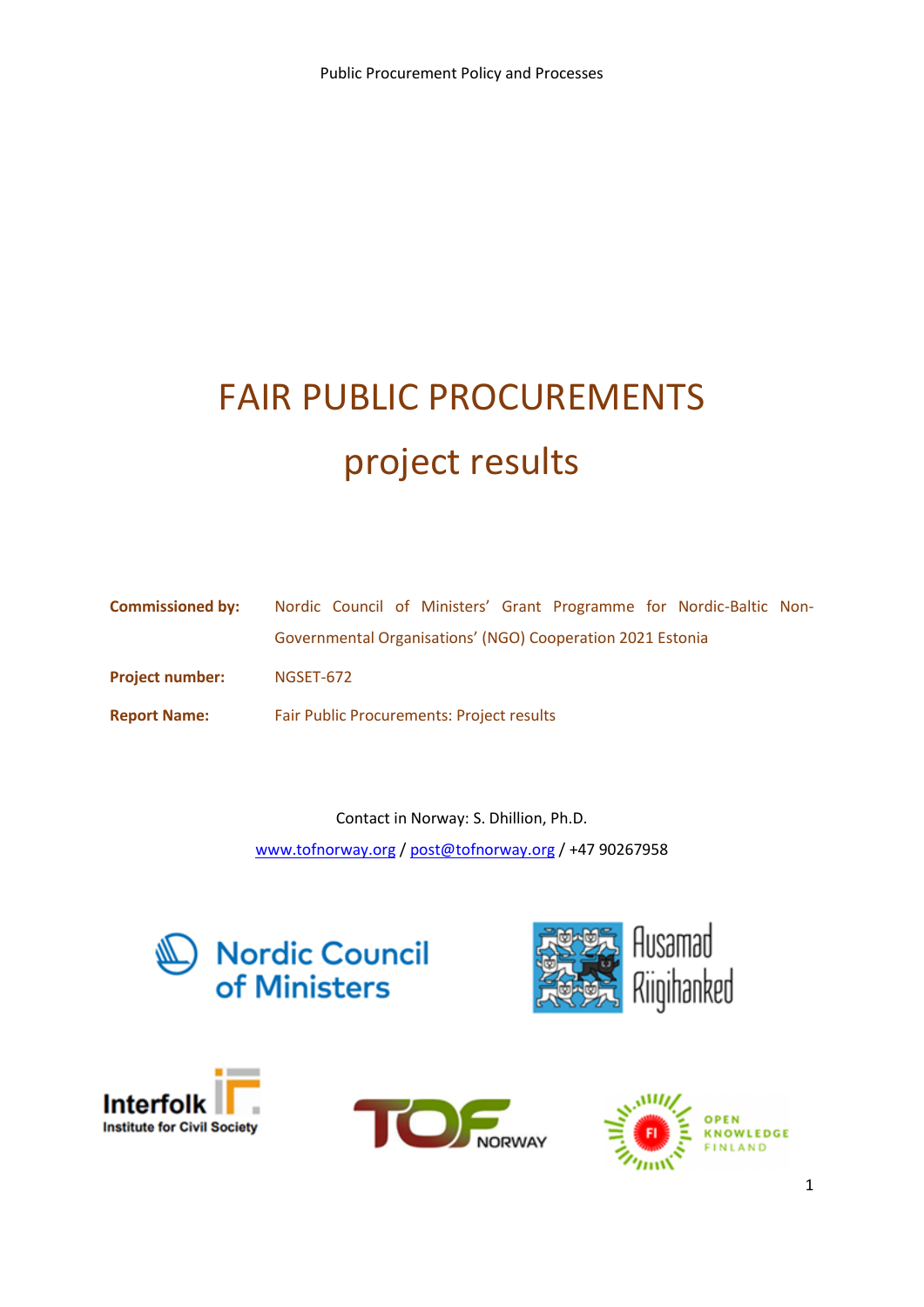#### **Table of Contents**

| $\mathbf{1}$            |     |                                                                                |  |
|-------------------------|-----|--------------------------------------------------------------------------------|--|
| $\overline{2}$          |     |                                                                                |  |
|                         | 2.1 |                                                                                |  |
|                         | 2.2 |                                                                                |  |
| $\overline{\mathbf{3}}$ |     |                                                                                |  |
|                         | 3.1 |                                                                                |  |
|                         | 3.2 |                                                                                |  |
| 4                       |     |                                                                                |  |
|                         | 4.1 |                                                                                |  |
|                         | 4.2 |                                                                                |  |
| 5.                      |     | IN CASE OF CREATIVE SOLUTIONS CA HAS VAST DISCREATION THAT CAN'T BE ARGUED  13 |  |
|                         | 5.1 |                                                                                |  |
|                         | 5.2 |                                                                                |  |
| 6                       |     |                                                                                |  |
|                         | 6.1 |                                                                                |  |
|                         | 6.2 |                                                                                |  |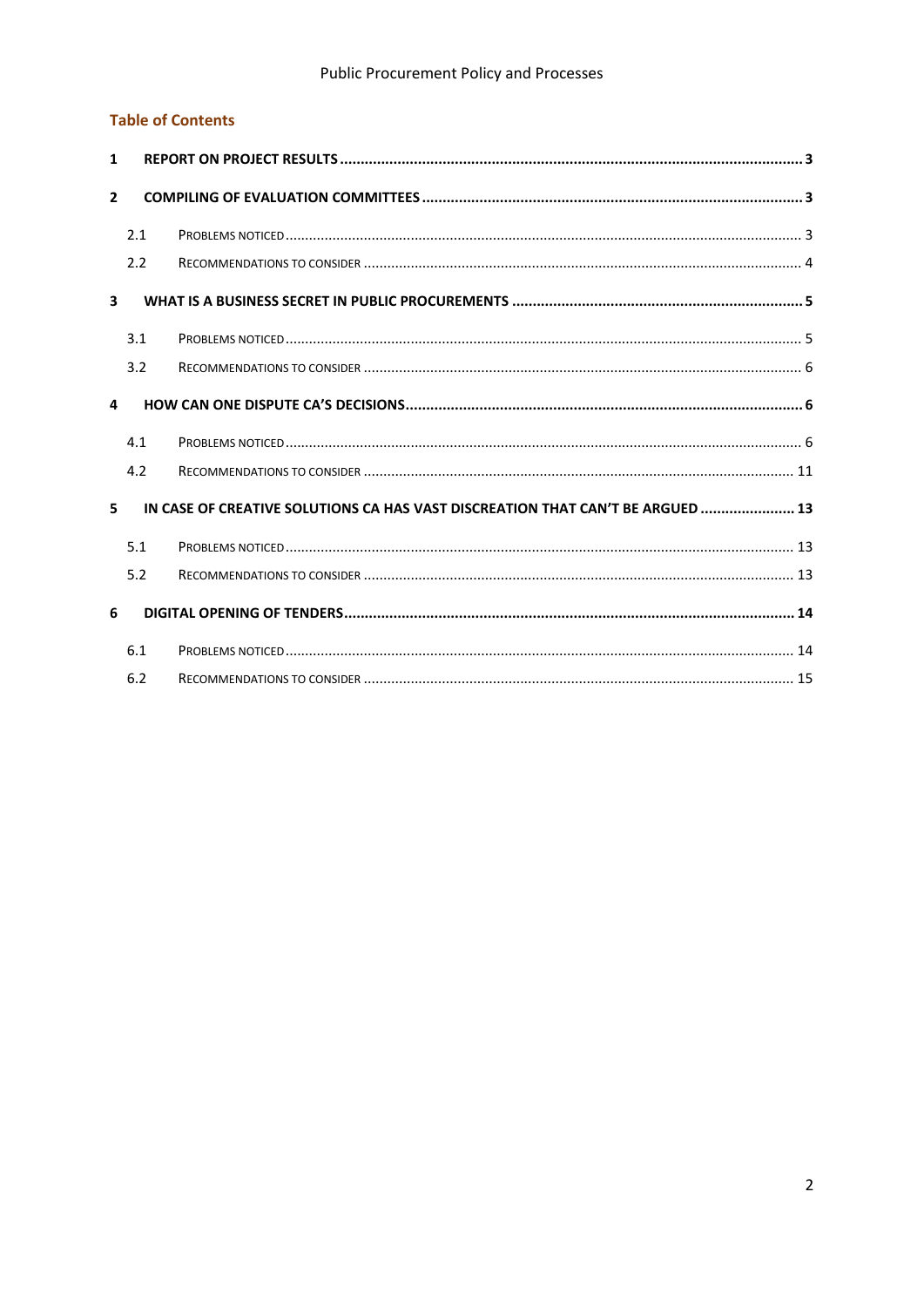#### <span id="page-2-0"></span>**1 REPORT ON PROJECT RESULTS**

Recently an international project was carried out to analyze the public procurement law, similar problems and best practices in four Nordic countries. Cooperation between non-profit organizations in Estonia, Finland, Norway and Denmark was funded by the Nordic Council of Ministers. We hereby provide a summary of the issues covered, together with possible solutions and recommendations that could be considered and taken to account in future legislation.

### <span id="page-2-1"></span>**2 COMPILING OF EVALUATION COMMITTEES**

#### <span id="page-2-2"></span>**2.1 Problems noticed**

In public procurement the trend in Nordic countries is, that the quality of tenders should be taken into account instead of just the price. Qualitative criteria are often also subjective. This means that the weight of subjective criteria is growing and becoming decisive in selecting the winner. Subjective evaluation takes place primarily in those public procurements where the object of the procurement is not described in detail and describing of it is a part of the tender competition. In Estonian public procurements points for creative solutions are usually 40-80% of total value. The Finnish Marketing Union recommends that in marketing and communications procurements, the creative solution criteria should have a weight of 80% and price that of 20%. So the weight of subjective criteria can be very high.

The evaluation of proposals is carried out by a Contracting Agency (CA) appointed committee. Their preferences determine the winner - these people have the most significant role in the procurement. However, the law of participating countries does not impose any requirements on the CA for compiling evaluation committees. The competence of members of the Commission in the field of procurement is rather a good practice and a thing expected, but not a requirement. In all studied countries considerable effort is put into assuring that there is no conflict-of-interest in committees. Beside of that, the CAs have been given a huge amount of trust, as in fact, it is these people who decide the fate of contracts. Whether a state gets the best deal for taxpayers' money depends on the competence and honesty of CA committee members. However, they are not paid extra for their evaluation work and they also don't carry any legal responsibility over their decisions. As our partner pointed out "In reality, the evaluation committee members in Norway DO NOT have any financial and legal responsibility since they only perform their work on behalf of the contracting organization". We see this situation in whole too open for manipulation, arbitrariness or even corruption.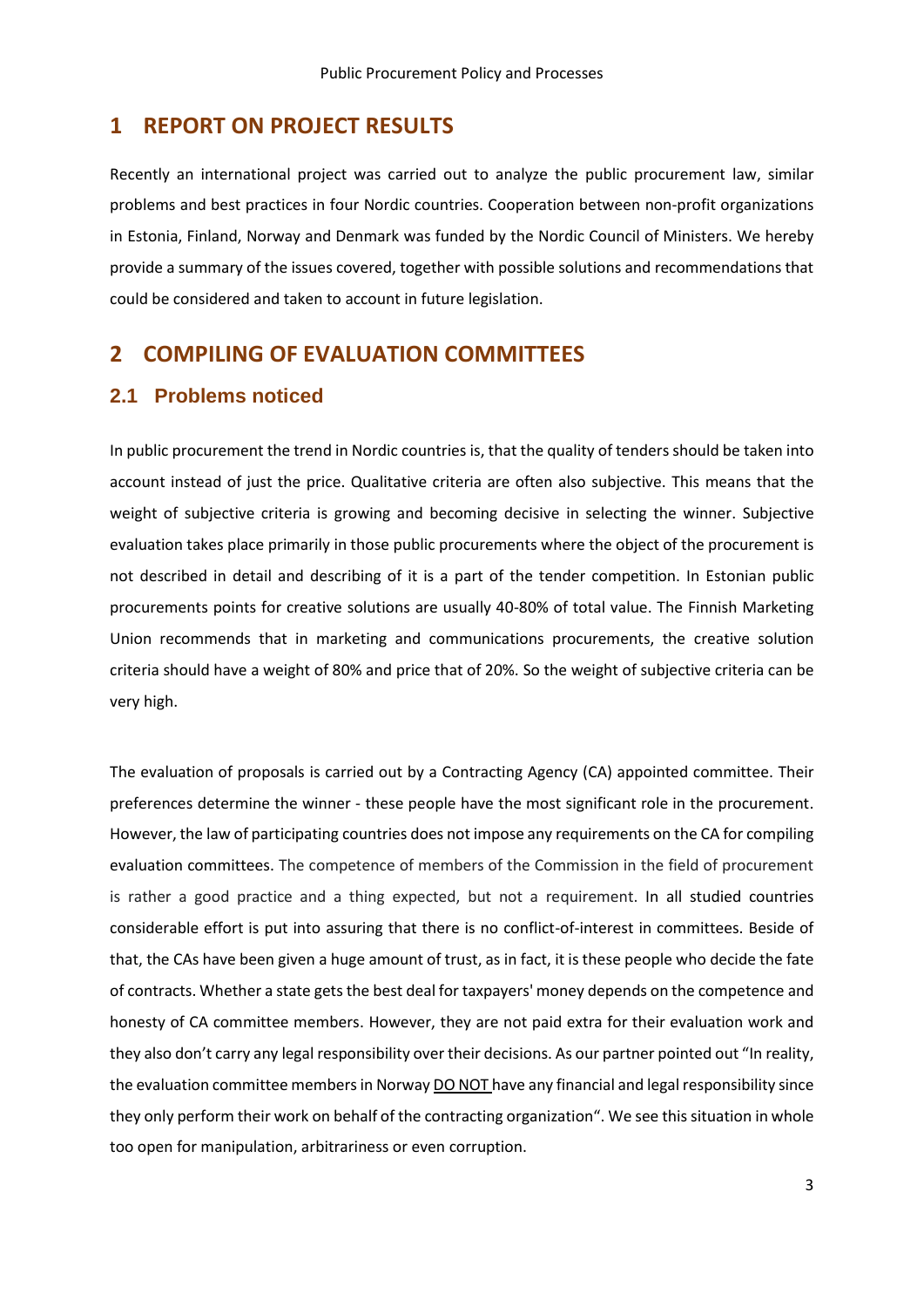As the formation and work of evaluation committees does not fall under public procurement act, it is not possible to argue over the committee setup in court. By law committee members are allowed to be incompetent and without any experience on topic under evaluation. They can be each other's subordinates while looking for consensus, or even with valid criminal penalty (which is not allowed for tenderers). Larger CAs have in-house rules on how to set up committees and conduct public procurement. However, if the CA does not follow these rules, nothing serious will happen, as the law has not been broken. No tenderer may challenge a breach of the internal rules of a CA in court if he becomes aware of such information at all.

Only in case of procurement category "Idea Competition" (in Finland called "Design Competition") the subjectivity of creative solutions evaluation is lowered by law with set of requirements – jury members must be independent of any participants, at least ⅓ of the jury must have equal qualifications that are required from participants, decisions must be independent, evaluation done anonymously and based on the competition criteria.

#### <span id="page-3-0"></span>**2.2 Recommendations to consider**

There is a growing trend towards price and value ratio, with creative solutions accounting for up to 80% of points. This shows the growing importance of the evaluation committees which decides over content, in deciding the winner. As the evaluation committee members are given a great deal of decision-making power, their selection should be extremely careful; these people should not be able to be manipulated. It may be worth considering the inclusion of the issue of the formation of evaluation committees in the law, so that this very crucial moment in procurement is not just the next issue in CA's internal rules and hope of following good practice.

For example, the law could stipulate that the committee member who evaluates qualitative and subjective content must also be competent in the field of procurement itself, which would exclude curiosities. At present, evaluators who are not separately remunerated for this work and who do not have real financial responsibility for their decisions, may not themselves have that high level of competence that is required of the tenderers. A person who gets the right to evaluate someone's offer professionalism, by doing so on a detailed evaluation scale, should also be a professional.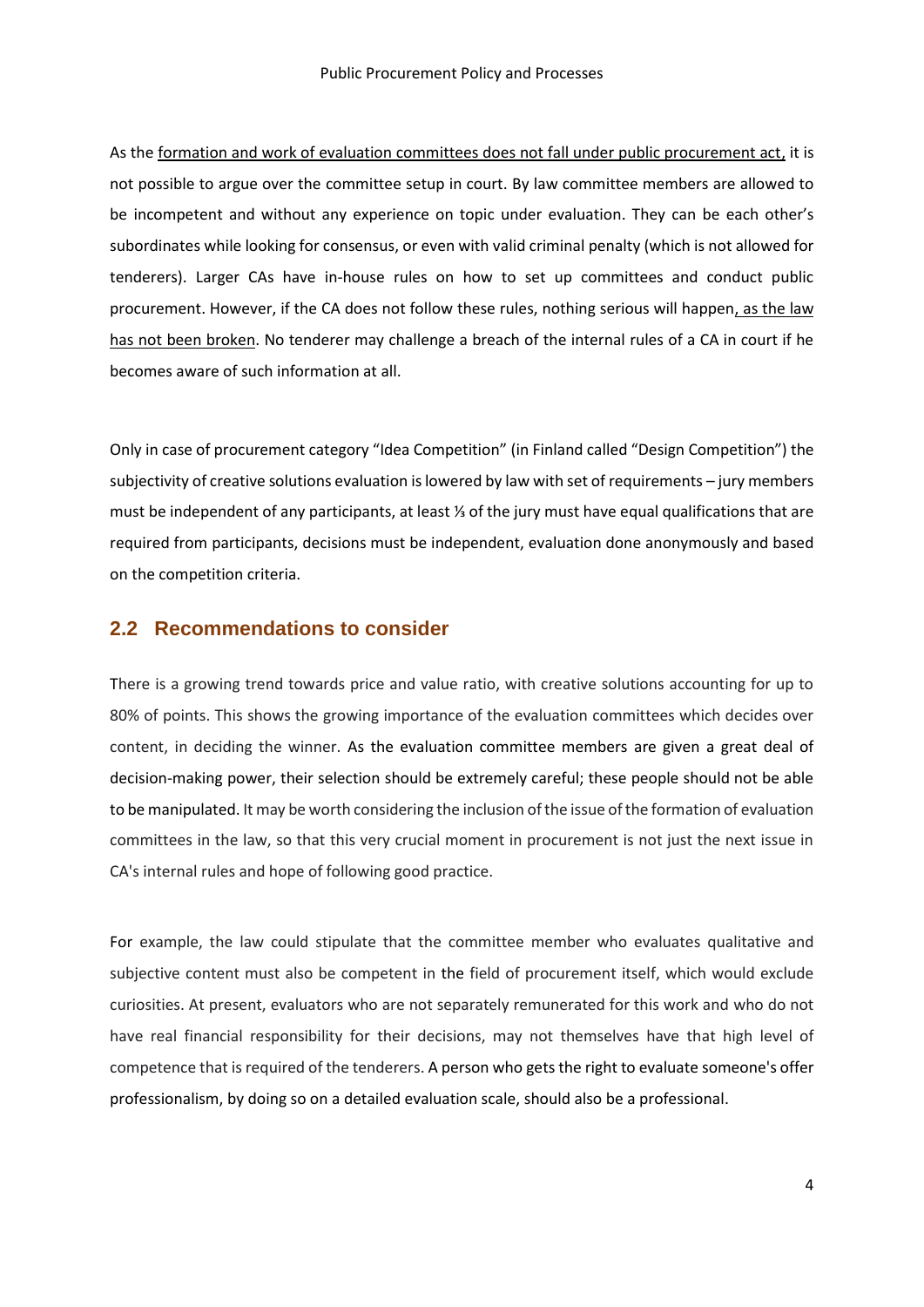One solution for better procurement with creative solutions would be to require to evaluate the creative part with same rules, as it is now for design/ idea procurements. We can't ignore that fact, that even if in design/ idea competition 100% of points is subjective and in creative solution procurements "only" 60-80%, it is here were the winner is decided, not objective price. But procurements with creative solutions are approched as regular ones.

It would also help to increase objectivity if creative solutions are evaluated and points are validated before financial offers are opened that clarify the final ranking. Thus, knowing the price of offer does not affect the points awarded for the creative part of it.

#### <span id="page-4-0"></span>**3 WHAT IS A BUSINESS SECRET IN PUBLIC PROCUREMENTS**

#### <span id="page-4-1"></span>**3.1 Problems noticed**

In studied countries the tenderer can determine what his trade secret is. It is forbidden by law to call a trade secret only such numerical indicators that were requested in the procurement and give value points. Such a gray area can be used by successful bidders whose bids are requested to be seen by the competition - they just cover 100% of their offer as business secret. The CA also has no interest in fighting for the interests of a non-successful tenderer. In fact - the CA itself has an interest, that nobody will be able to challenge it's done decision in court. The less others see, the better for them. Even if one challenges a winner's proposal in court and pays state taxes, they may not see more than fully covered proposal. This is very limited position to stand for your rights that may be broken. Competitor can't even see, if public procurement requirement were met and if all required info was even presented.

In Norway public procurement follows the EU directives regarding business secrets and confidentiality. If the dispute goes to court, the court makes the decision of whether to include independent experts or not, to assess the business secret status, based on the circumstances of each case. Notably, in many cases though, tenderers decide what their business secret is and why it is to be kept as such. In Finland**,** what is business secret, is governed by the law and similar to Estonia - information that (1) is not publicly known or easily acquirable to people who usually handle this type of information, (2) is commercially valuable in business, and (3) which is protected by the legal owner in commensurate measures. The electronic system for submitting bids allows the marking of any input fields or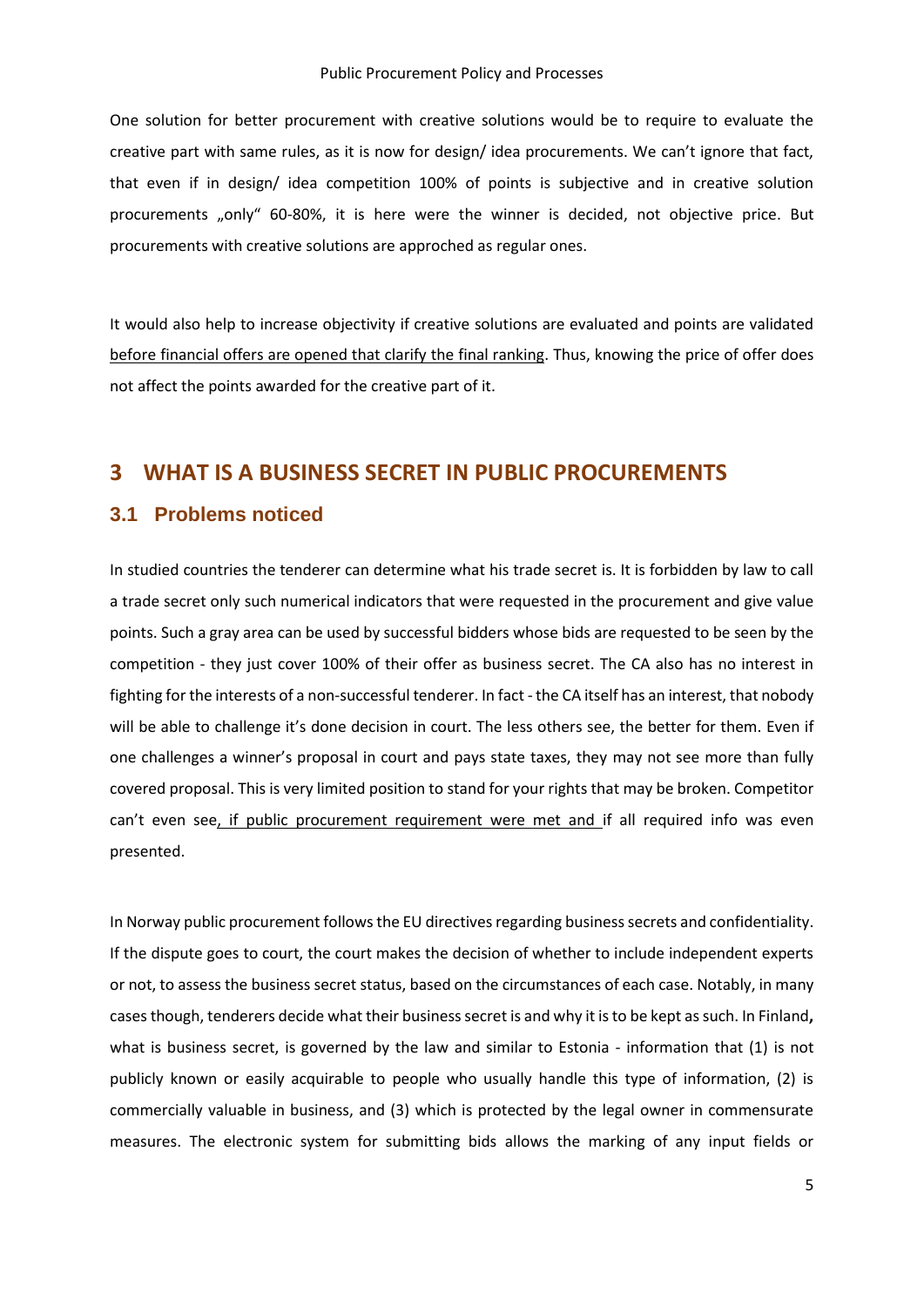attachments as "trade secret" by the proposal maker. However, the CA ultimately makes the decision on what is a trade secret. The law on trade secrets says that in a court case, the court may use up to 2 experts to evaluate business secret status. Such experts must have a higher university degree and relevant expertise. In Denmark, the starting point is that full access to documents must be granted to competitors, and that the tenderer must be prepared for this and take this into account in the preparation of his tender. When applying for access to documents from a CA, it is also the CA that decides which information in the tender may be exempted from access. However, it follows from the principle of good administrative practice that the CA provides the winning tenderer opportunity to comment on the request for access to their proposal before the CA makes a decision about opening information to competitors.

#### <span id="page-5-0"></span>**3.2 Recommendations to consider**

The protection of trade secrets vs right to see the winners proposal uncovered is an important issue in all countries. The countries reserve the right to decide what constitutes a trade secret for a tenderer; but in some cases the CA also has the right to decide whether the tender documents requested to be seen by a competitor are covered too much, or is only business secret covered.

There does not seem to be a good and universal solution. However, it should be taken into consideration, that a competitor should be able to see those parts of a successful tender that demonstrate that the essential conditions of the tender were met and that the required information was available in the necessary detail. Besides, if someone has challenged a successful bid in court, the appellant should have the right to ask the court to critically review the scope of the trade secret coverage, and the court must have an independent expert do so. It is very difficult for a competitor to know if information is over-covered somewhere when the entire offer is covered.

## <span id="page-5-1"></span>**4 HOW CAN ONE DISPUTE CA'S DECISIONS**

#### <span id="page-5-2"></span>**4.1 Problems noticed**

The complaining and courts system, and corresponding state fees are quite different in four countries. Therefore is difficult to compare the size of fees, and living standards also vary. It can still be noticed, that in some countries the first step of dispute are kept easy and with low costs.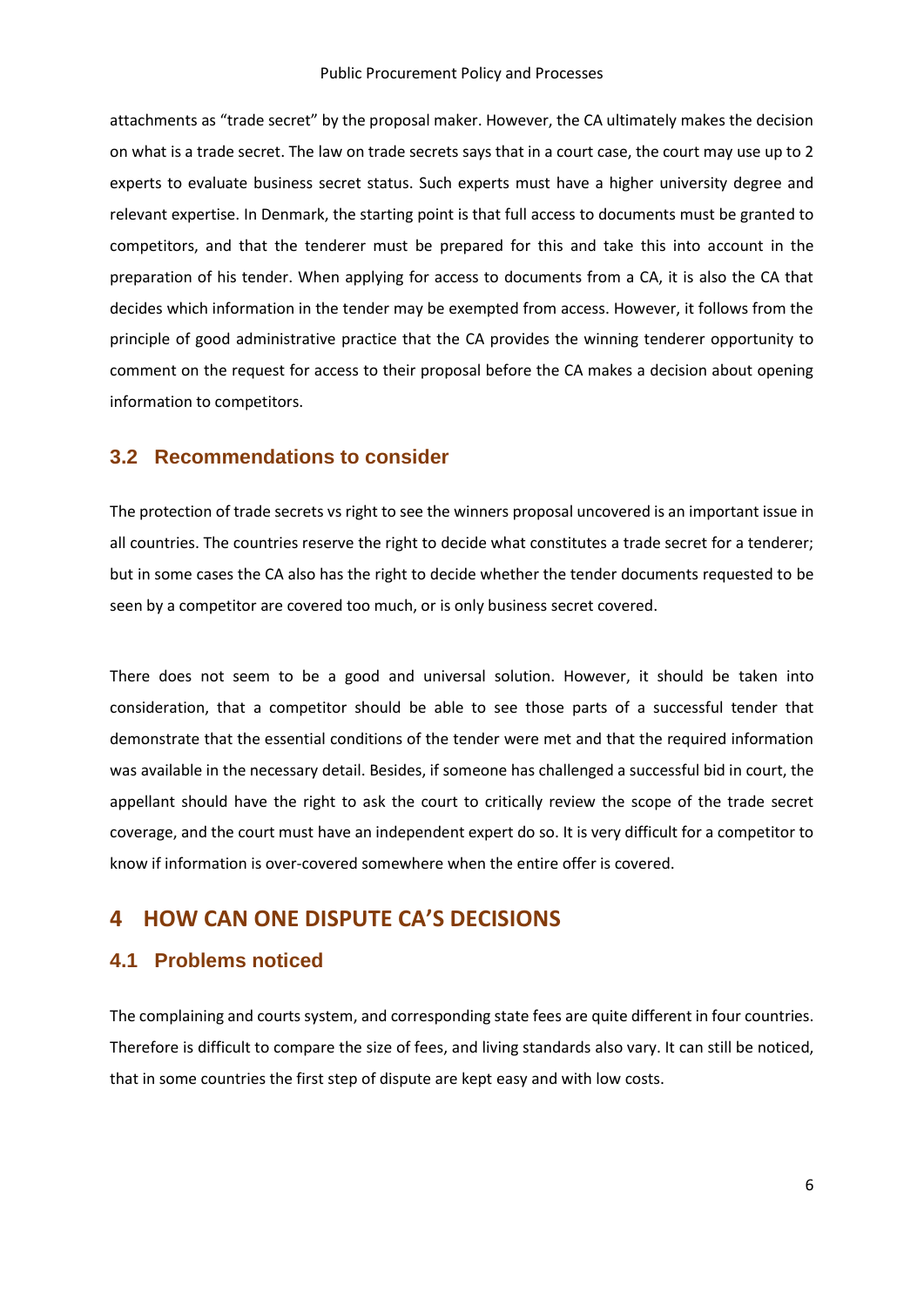Firstly, in all studied countries one can dispute the procurement requirements. This dispute has to be turned in before the tender deadline. The option sounds fair, but there is no relevant motivation to do that. Usually interested party asks at first the CA to expand the too limiting requirements. Some CAs do it (they admit their mistake) others argue back and don't change the weird limitations. This is a signal, that they may be targeting the contract to "someone special". Usually other tenderers give up at this point, and simply don't participate, making it even more easy to give the contract to that favored one. The reason why others don't start dispute over too limiting requirements is lack of motivation. If you dispute, you must to pay state fee, and if you already make that investment, then you hire also a lawyer, not to lose this money for just incompetence. But you can never be sure you will win, and if not, you will lose paid fee and legal costs. Even if you win that dispute, you win nothing – you will not get a contract. One can just get paid costs back (or some of it). If the court rules that tender requirements must be changed to open the market, the CA may do so, but may also just cancel the whole tender. And if they open the market, then it opens to all competitors – there is zero advantage to that single company, which took a financial risk and took the case to dispute office or court. In case of service contracts that "problematic" company will probably not be the one which will later win the contract. If there are several companies who see that requirements are two limiting, they can't go to dispute together and share the costs, as they are anonymous in this round of procurement.

Secondly, one can dispute the CA's decisions. The court systems and fees for public procurement disputes are quite different country by country. In Estonia the first step is VAKO, which has just as high fees as court. That is limited by law what exactly can be disputed. One usually also hires a lawyer. If plaintiff loses, he can go on to next level of court and pay fees again, plus for legal costs. In these disputes court also invites third party or even parties, who can voluntarily participate, but they don't have to. The third parties can also hire legal aid, and if they (actually CA) win, the looser has to compensate also third parties' costs. This is regardless of the fact, that they dispute on state/ CA's side, who also uses a lawyer, and so the third party's interests are already well protected with public money.

Therefore, it is not wise for a small business to go to court, because in case of loss, and this risk always exists, in addition to the state dispute fees and the costs of own lawyer, he may also have to pay the costs of legal aid of the CA, and the costs of legal aid for all third parties who voluntarily decide to participate in the dispute.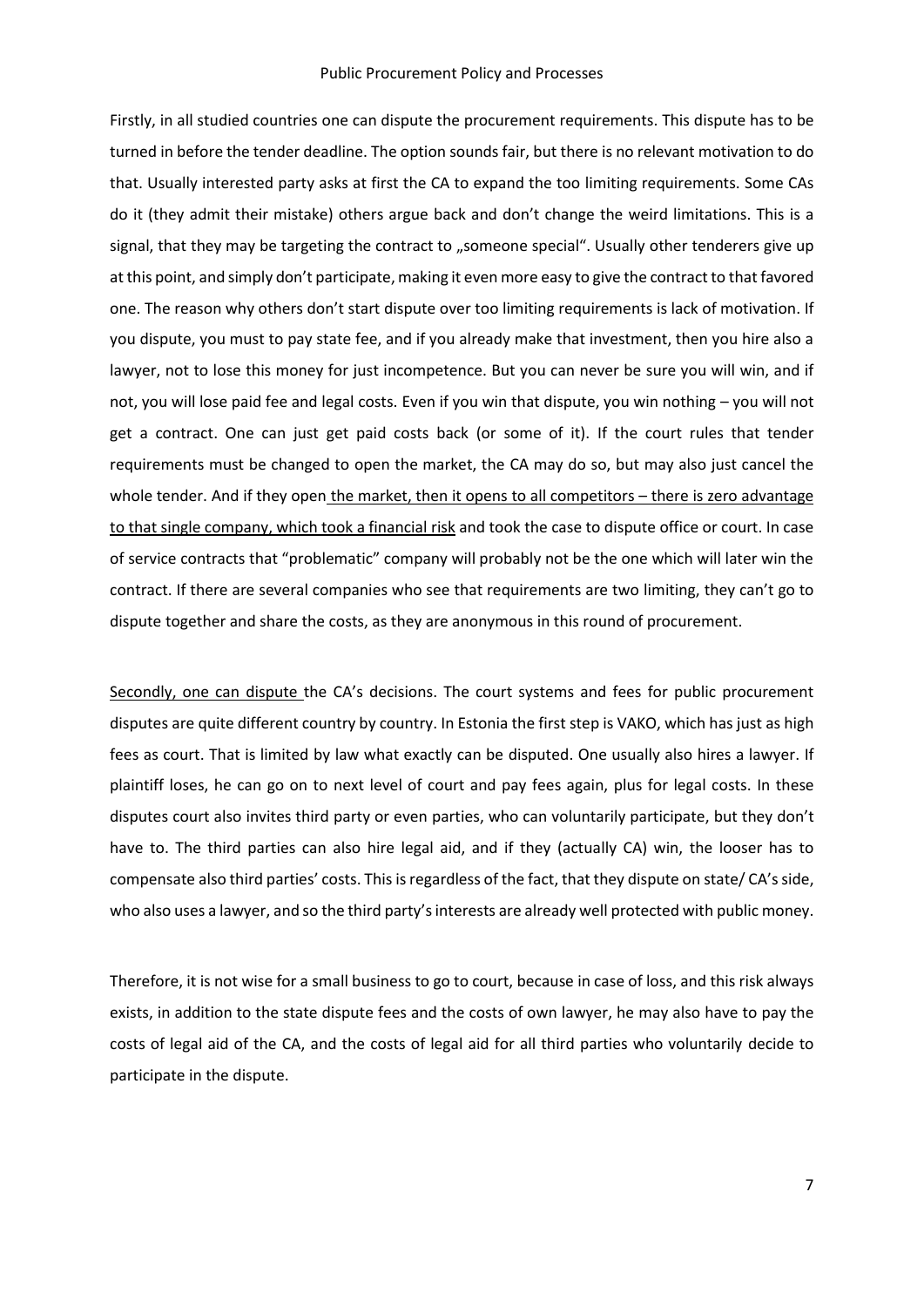While in Estonian administrative court the state fees are symbolic - 20 EUR, then in case of public tender disputes the fees are much higher – in smaller tenders 640 EUR and for bigger 1280 EUR. This is so despite of the fact, that the dispute challenge does not mean the award of a contract, but merely the annulment of a contracting authority's decision. The contracting authority has the power to cancel an "unsatisfactory" procedure, leaving a "pretentious" tenderer who has demanded accuracy without contract anyway.

**In Norway** the right to challenge and appeal with regards to public procurement is fulfilled by the general courts system and the complaints board - KOFA. Decisions of the Complaints Board are only advisory and thus no appeal procedure applies, but the dispute may nonetheless be brought in before the courts. Decisions of the Norwegian courts may be appealed before the appeal courts and a decision of the EFTA Surveillance Authority may be appealed before the EFTA court. The plaintiff can argue about how the procurement process was conducted including issues of award of contracts, and seek for compensation. Generally, the state fees are affordable by most bidders. The complainants/ plaintiffs are required to pay a fee of NOK 8,000 (ca. 800 EUR). In addition, they must pay a court fee which currently stands at NOK 2,930 (ca. 293 EUR) for interim injunction cases, while the court fee for damages claims is NOK 5,860 (ca. 586 EUR) (with an additional NOK 3,516, ca. 352 EUR, for each day in court). Fees for damages claims however are much for many complainants/ plaintiffs and are likely to discourage them from complaining.

Those who argue their cases with success against the CA are awarded costs of the suit as well as compensation in some cases. As a main rule, the successful party shall be reimbursed its costs from the other party, including any court fees and costs to legal counsel. For example, see the Norwegian Supreme Court case "Fosen-Linjen" (HR-2019-1801-A) involving a claim for damages from a terminated tender procedure. The Fosen- Linjen case was subject to two EFTA court referrals before judgement was passed which awarded huge compensation to the plaintiff. [https://www.domstol.no/en/enkelt](https://www.domstol.no/en/enkelt-domstol/supremecourt/rulings/2019/supreme-court-civil-cases/hr-2019-1801-a/)[domstol/supremecourt/rulings/2019/supreme-court-civil-cases/hr-2019-1801-a/.](https://www.domstol.no/en/enkelt-domstol/supremecourt/rulings/2019/supreme-court-civil-cases/hr-2019-1801-a/)

For large CA that have legal departments to normally handle their own litigation processes, however for smaller CAs that have no legal departments, hire external lawyers to defend them. Some of the CAs have lawyers on a retainer contract to handle their legal issues. For very complex issues pertaining procurements, even large CA with legal departments hire external lawyers who together with the CA lawyers defend the CA. If the disputing tenderer losses the case, then they have to cover the external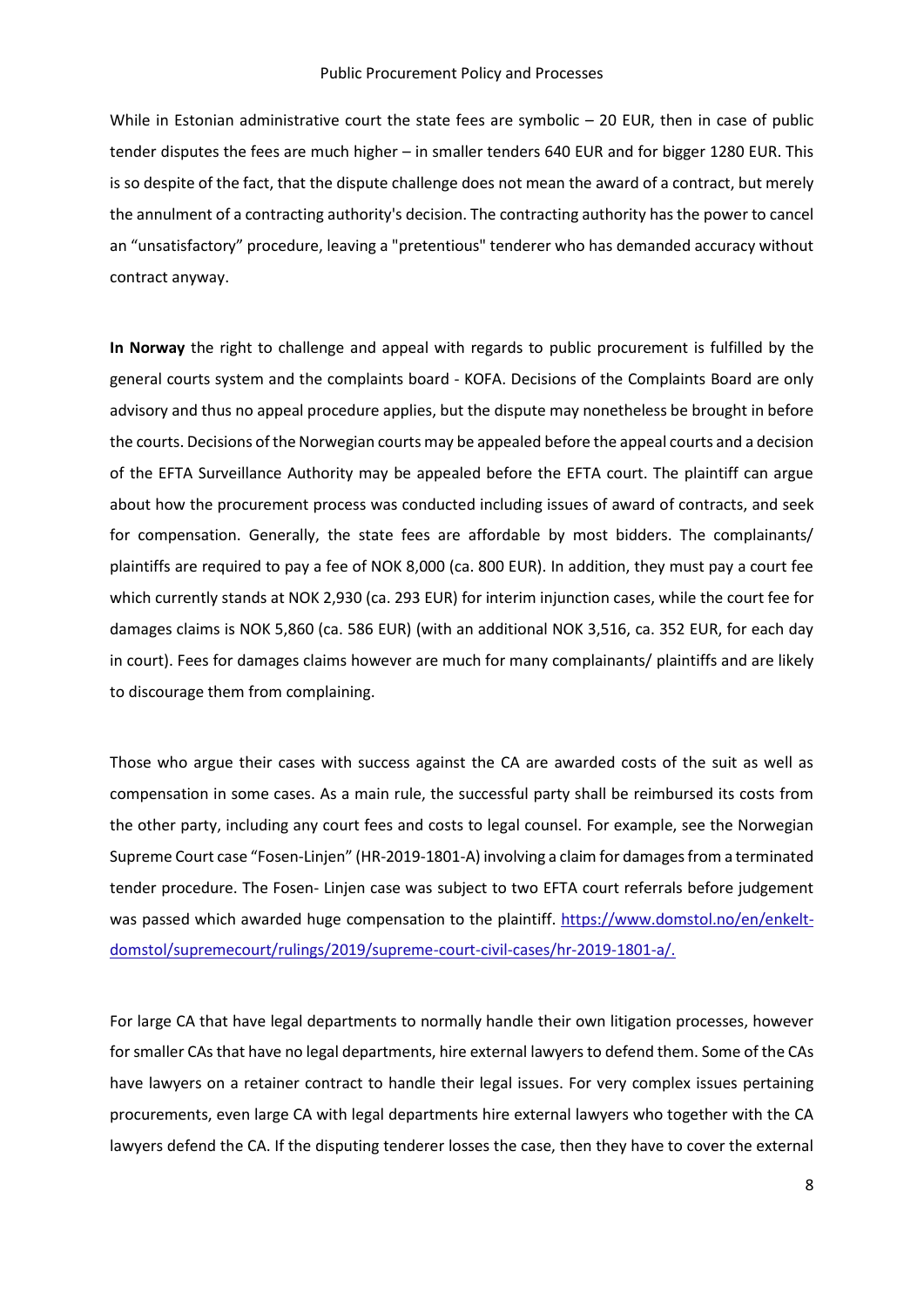legal costs by the CA, and court has always agreed with that. Whoever loses the petition has to cover legal costs of the other parties, whatever their number.

The court in Norway is mostly concerned with determining the legality of the procurement selection including the selection criteria. Courts may look in the evaluation criteria to determine if its legal. One key requirement is that the criteria should not give the CA an 'unfair advantage 'over the tenderers.

**In Finland**, if the CA seems to have broken laws or regulations other than in the public procurement process, then the first course of action is to notify the CA for corrective measures. If they do not comply, then one should contact the Governing Court ("hallinto-oikeus") to force a change. The fee for Governing Court is 260€ if the case is lost, 0€ if the case is won. One can further apply to the High Governing Court, where a fee is 510€ if the case is lost. This case is rather rare, since CAs usually do a good job of operating properly.

If the CA has worked according to laws, but the decision criteria and winners are in dispute, one should first contact the CA, and only after then should one complain to the Market Court ("markkinaoikeus"). [The fee for filing a](https://finlex.fi/fi/laki/ajantasa/2013/20130100#a5.7.2019-815) complaint is 2050 EUR (or more if the procurement is over 1M EUR in size, up to a fee of 6140 EUR). Each party is responsible for their own costs unless there is inappropriate business practices involved, in which case the loser pays the costs of the winner.

Usually if a bidder files a complaint to the Market Court, their demands are a) prevent the procurement contract signing and any other method of proceeding with the flawed procurement; b) demand corrected procedure, c) payment of compensation to suffered loss, d) payment of legal fees. They may also demand "inefficiency repercussions", or a shortening of the winning contract, and payment to the state. Usually the CA will in turn demand the plaintiff to cover their legal fees (which include lawyer fees etc). Most likely the winner of the procurement may also have demands eg. payment of their legal fees.

No law clearly forbids the use of external legal aid. Looking at past case records, the CAs usually have legal fees they want compensated. The loser pays also cost of third parties. The court may adjust down especially the cost demands of corporations (usually not the public sector CA).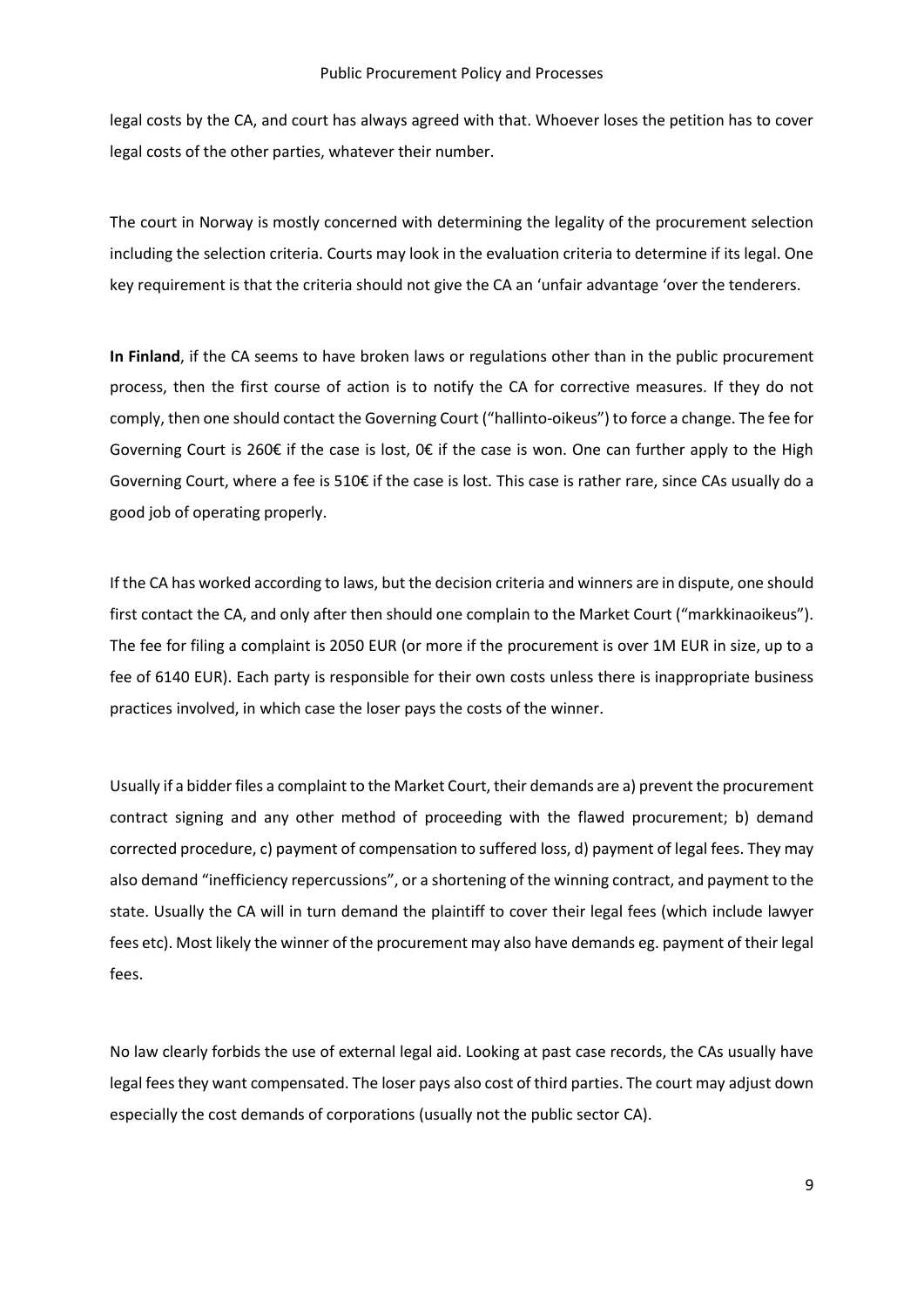The Market Court works strictly by looking whether the procurement process and decision is legal. They will not make moral judgment nor go very much into detail in qualitative criteria and whether the CA was competent in evaluating them. They may look at the criteria and whether they are appropriate and legal. One legal measure is that no criteria should give the CA "uncontrolled authority" over the decision.

At least legal fees have been compensated in all cases where the plaintiff has won the case. CAs have been ordered to re-evaluate their procurements again. Although at that time it is possible for the CA to just cancel the procurement and initiate a new one later. There are cases where the bidder has lost, complained, won the dispute, but during the court proceedings they have not been actually given the contract, and have then complained to the supreme court for compensations, and won. Here is an e[xample case with 100k€ in compensations](https://www.finlex.fi/fi/oikeus/ho/2010/kouho20101208) for lost profit, that was caused by CA obvious mistakes.

**In Denmark** a complaint can be brought before the Complaints Board for Public Procurement. The Complaints Board can pass legally binding decisions and award damages for losses suffered by the economic operator. In Denmark one has to pay court fee and assessment fee. If the value of the case is less than DKK 100 000 (13 400 EUR), the court fee is DKK 1000 (134 EUR). If the value of the case is bigger, the court fee is DKK 2000 DKK (264 EUR), and an assessment fee must be paid on the basis of certain fixed intervals, depending of the value of the case. If the Complaints Board judges in favour of the complainant, the fee is repaid.

Parties with legal interest may complain all stages of the tender process. Cases that have been before the Danish Complaints Board for Public Procurement can be brought before the national courts. The procurement law cases handled by the national courts often relate to issues of compensation assessment after the Complaints Board has upheld the complaints.

Tenderers and several organizations can bring cases before the Complaints Board for Public Procurement, which finds out whether the tender rules have been violated. The board can i.a. stop a tender process or award compensation. The rulings deal with, for example, complaints about errors in the tender material, evaluation, control bids, award and selection criteria, reservations, negotiation, contract, cancellation, etc. In general the Complaint Board may decide that the losing party in the appeal case must pay the other party an amount to fully or partially cover their costs.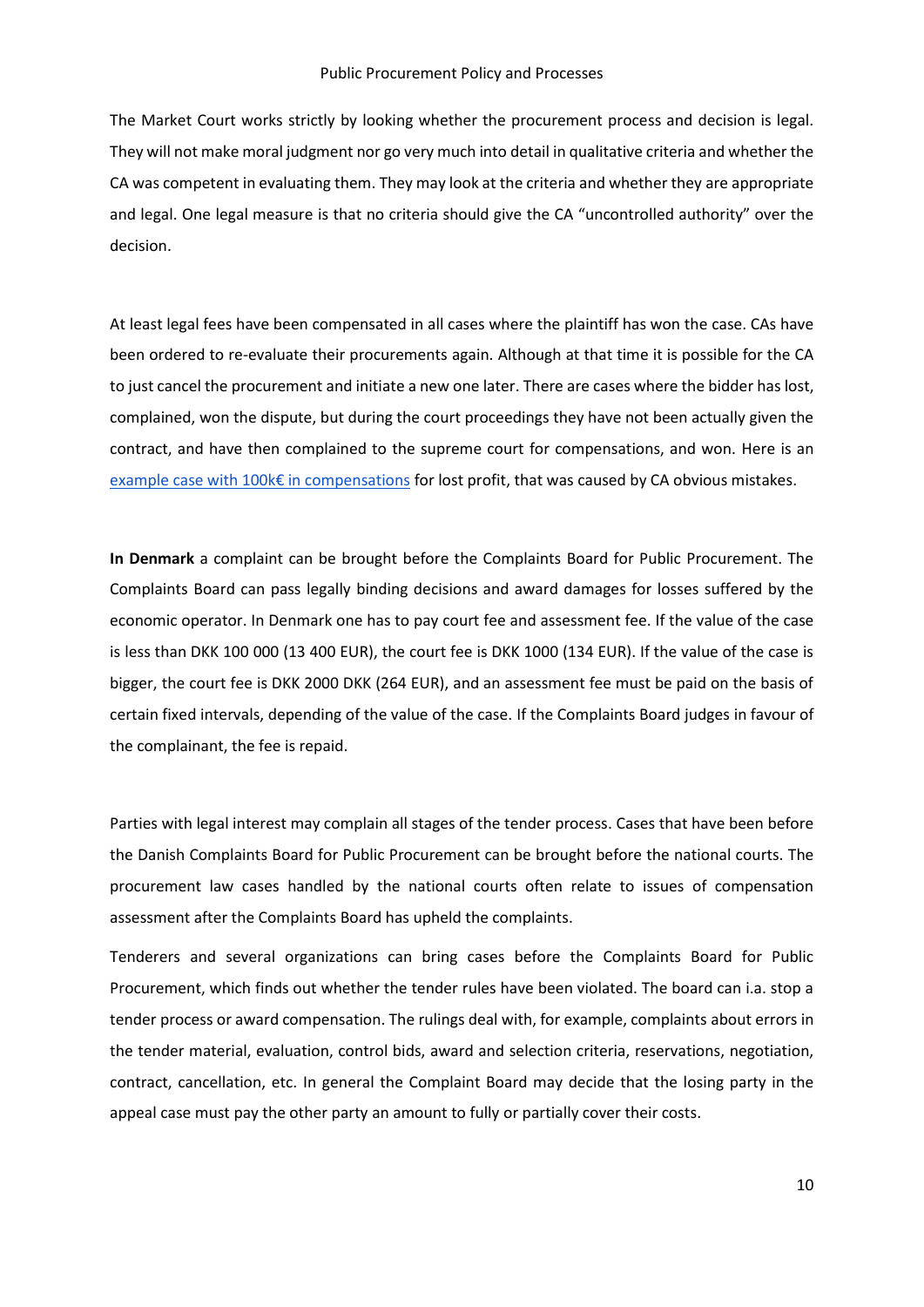There was a change in the law in 2013, which increased the financial risk of complaints from bidders. Previously, only the CA could be ordered to pay the complainant's legal costs if the complainant was fully or partially upheld. The new rules have introduced that the Complaints Board may order complainants to pay the legal costs that the CA, if the CA is fully or partially upheld in the appeal case. However, a ceiling has been set for the imposition of legal costs of a maximum of DKK 75 000 (approx. EUR 10 000). This maximum can be deviated from in the specific case with reference to the size of the contract, or when special circumstances otherwise warrant it.

The new rules thus, even with set ceiling, mean that complainants may risk having to spend significantly more financial resources on complaints before the Complaints Board than hitherto, which probably has lead more bidders to reconsider whether a matter should be brought to dispute. A tenderer who loses an appeal can be sentenced 1) to lose his appeal fee (which would be refunded if the appeal was met); 2) to pay his own legal costs, including any expenditure on external consultants; and 3) to cover the provider's legal costs, however with a maximum of DKK 75 000 and typically with a smaller amount. If a third party on the winning side must also get costs covered, the total costs to refund by the losing party is still max of DKK 75 000, and typically the total amount is lower.

If the tenderer wins an appeal against the contracting authority with a compensation order, the losing party must not only pay the winning party's legal costs, but also pay a compensation of lost income.

#### <span id="page-10-0"></span>**4.2 Recommendations to consider**

It has been the practice in many countries in the past for large public authorities to pay their own legal aid costs in litigation, even if they win. In recent years, however, this trend has changed and public authorities have also begun to ask to recover their legal costs through the courts. This situation is worrying, as smaller companies are unable to argue with large public authorities to defend their rights for financial reasons. State has always more money to hire top lawyers specializing in procurements, than a SME. Situation, when CA is using external legal aid to defend their decision in court must be exceptional, like in case of small CAs who don't carry out procurements very often and thus have no inhouse competence.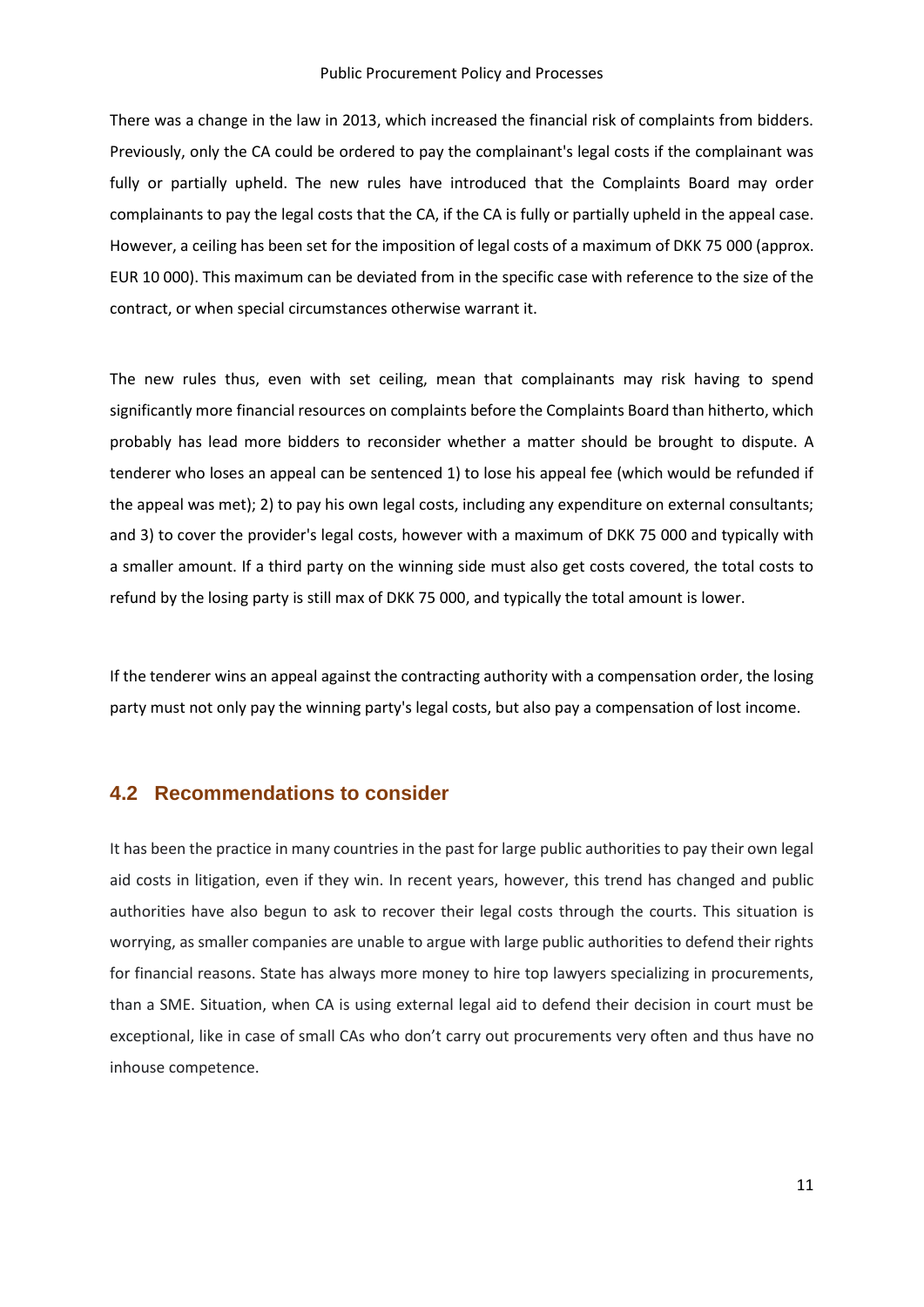It is important to take into consideration, that public procurement arguments are not civil disputes or compeating adversarial disputes, but they are administrative disputes, where citizen argues over state decision. Those public sector people who have been given the right to decide on public procurements must be competent in their field, including in the area of public procurement law. Contracting authorities are usually trained on public procurement with taxpayers' money. The higher the amount of the contract, the more competent must be the persons behind the decision. So it should not be natural, that CA needs expensive legal assistance to explain their own decision later in the court. At the same time, tenderers usually don't have in-depth knowledge of public procurement law - their need for external legal assistance is natural.

If there are very high financial risks involved in filing a dispute, and the court may order the applicant to bear the costs of legal aid of CA, even when the CA has its own public procurement department inside the house and/or fulltime lawyers who receive a daily salary from the state, the plaintiffs may not file a challenge. In the long run, this is not good for the state, as it allows CAs greater arbitrariness or even corruption. We recommend to stop this trend, those situations we huge CA legal costs in public procurement disputes is compensated should be exceptional. We can't talk about state taking care of its citizens, if in diputes they attack them with public money and may deliberately increase the costs, just because they can.

One good approach to control legal costs is in Denmark, where there is a ceiling set on the costs of tenderer to be compensated in case of loss. This will help to avoid a situation where the costs of party starting a dispute are pushed maliciously high by CA, and also by competitors, who can, but usually don't have to enter the dispute as well. We propose to consider this approach also in other countries.

We also propose, that the cost of third parties, on whose side CA is already arguing with public money, should be compensated only as an exception, not as a rule, as it is now. They argue voluntarily, they may maliciously and unpredictably increase the plaintiff's costs, and if their side wins to, they will receive the desired contract under dispute.

We propose, the complainant must be paid back 100% of paid state fee, if he succeeds in at least one claim – no matter how insignificant, as it is in Danish complaint board. If CA was wrong in at least one claim, then complain was justified. This helps to avoid situations where the tenderer suffers damage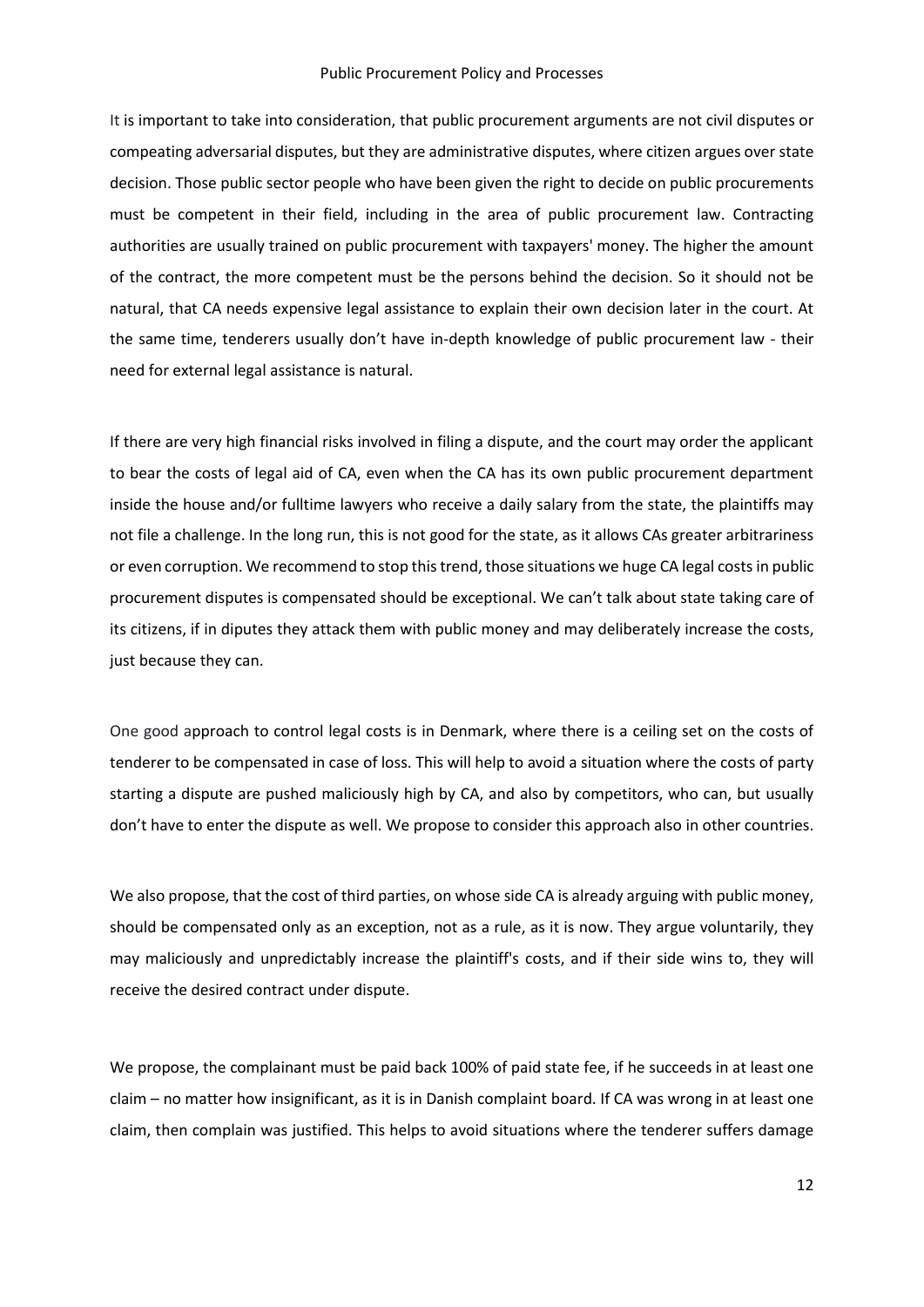because of disputing CAs excessive decisions as "wrong" claims. At least in Estonia it has happened several times, that CA makes a row of formal decisions and sends those to tenderers, and tenderer disputes them. But complaints board considers some of those claims to be based on CAs excessive (legally not mandatory) decisions that can't therefore be argued, and so does not review them, but leaves the proportion of costs of fees to be paid by complainant.

# <span id="page-12-0"></span>**5 IN CASE OF CREATIVE SOLUTIONS CA HAS VAST DISCREATION THAT CAN'T BE ARGUED**

#### <span id="page-12-1"></span>**5.1 Problems noticed**

In case of creative solutions, CA has vast discretion, that can't be even argued at court. Court is considered to be no expert in content, which is correct approach, so they don't have a right to judge if subjective points were given correctly. Court is looking only for indisputable, procedural mistakes made in process. But CA has a right to compile an evaluation committee as they please. Its members don't have to be content experts either (just like jury members don't have to), but now their decision matters in court. In fact their opinion can't even be challenged, as in practical situations courts don't consider external experts opinion, if plaintiff adds one. The reason is, that the external experts make assessment alone, but the CA committee evaluates creative solutions in a group, often by finding a consensus. Courts say that single expert may have reached a different decision, if in a group. Looks like if someone wants to draw court's attention to a wrong decision in creative content evaluation, that was evaluated by a group, he hasto find also a group of independent experts and put them into dispute situation, finding consensus, which is not realistic expectation.

#### <span id="page-12-2"></span>**5.2 Recommendations to consider**

If any subjective part of the tender was assessed by a group of people - the committee - and the appellant submits to the court an assessment by a competent external expert that differs significantly from that of the CA's committee, the court should take this expert's opinion seriously, even if it is a single one. The argument that in tender the offer was evaluated by several people, finding consensus, nominated by the CA does not in itself make it more competent than the evaluation by one competent expert. Let us not forget here, that the competence of the evaluation committee is not prerequisite coming from any law. Nor can it be presumed that the appellant should organize a discussion group of people in order to obtain a competitive opinion for court. If the courts only accept the CA's committee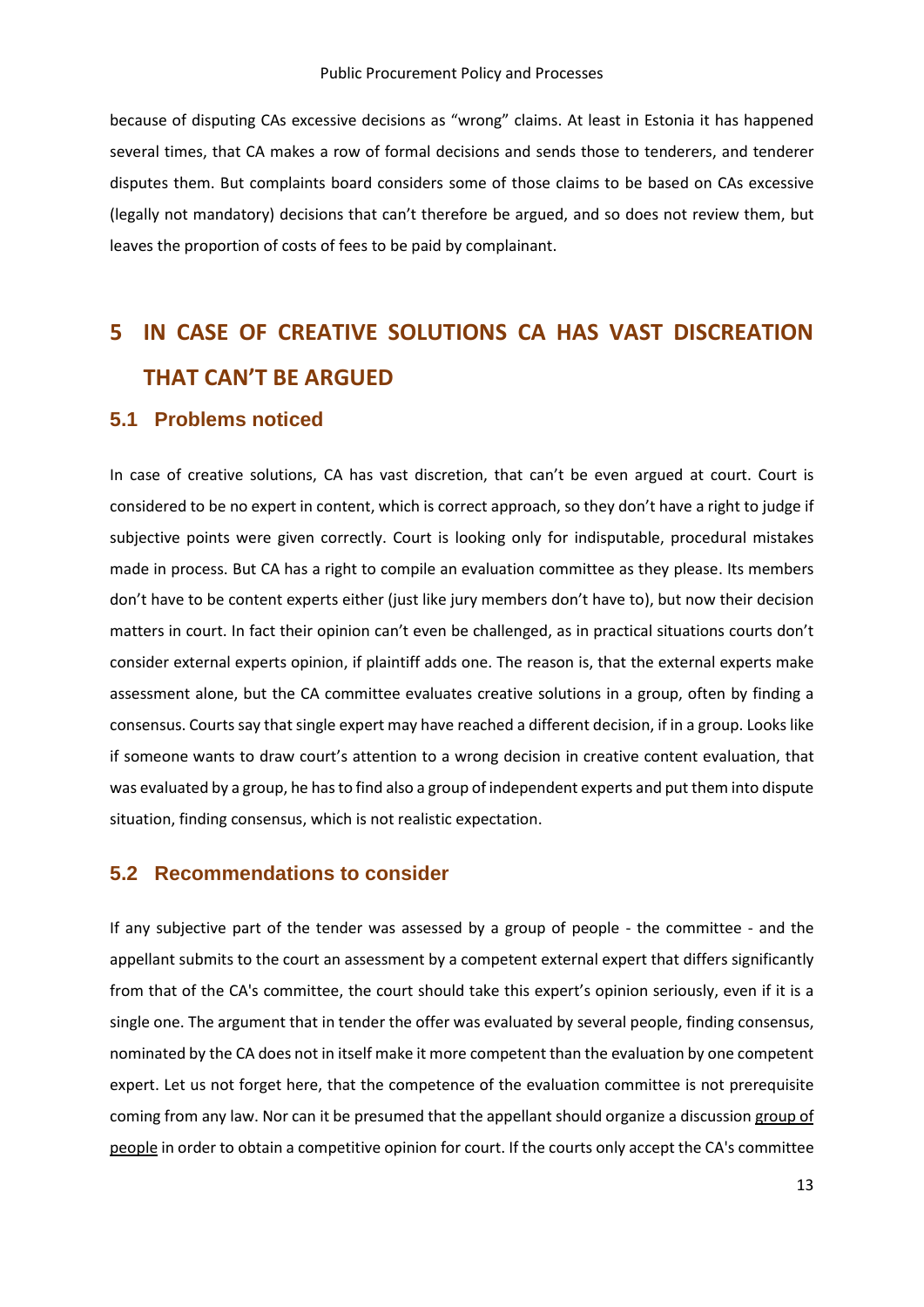evaluation, then such an approach makes the opinion of CA's commissions superior, which can't be even argued in courts; and this would be wrong.

If the subjective opinion of one competent external expert differs sufficiently from that of the CA Commission's, the court should appoint another independent external expert to give the opinion. If the second independent expert also finds that the CA's subjective assessment was manifestly incorrect, the court must annul the CA's decision about the winner and the CA must set up a new committee with more relevant competence or integrity.

#### <span id="page-13-0"></span>**6 DIGITAL OPENING OF TENDERS**

#### <span id="page-13-1"></span>**6.1 Problems noticed**

Years ago, bids were submitted on paper in a sealed envelope. All the tenderers could be present at the opening of proposals that took place on the spot. At the presence of all competitors the names of the tenderers and their price offer was announced. It was also checked in public that all formally required documents were included, and proposals that missed the deadline were rejected. Competitors at present signed the opening protocol, where all shortcoming of proposals were reported, if any. In this way, the tenderers immediately found out basic info about competition and thus were able to assess their chances of winning early. The latter is very critical for small companies.

Today tenders are sent electronically and competitors will not be able to see the opening. However, in case of large procurements, the CA usually has to display the names and prices of the tenderers within a few hours in the public system portal, but for several procurement types and smaller procurements, the CAs do not have to do this. Thus, an entrepreneur can wait for months in ignorance, without the opportunity to evaluate his chances to win. It is also no longer possible to know whether someone's bit was initially missing something when submitted and that the contracting authority gave the opportunity to retrieve it afterwards. The whole process has not become more transparent for bidders, but on the contrary - the bidders are kept in darkness, and the process is less transparent.

CAs and auditors can always say that there will be electronic traces left, if CA or someone is dishonest and opens some bids before deadline, accepts late proposals, lets someone change the price etc. This is probably true, but other tenderers will never have a chance to see those "electronic traces", if there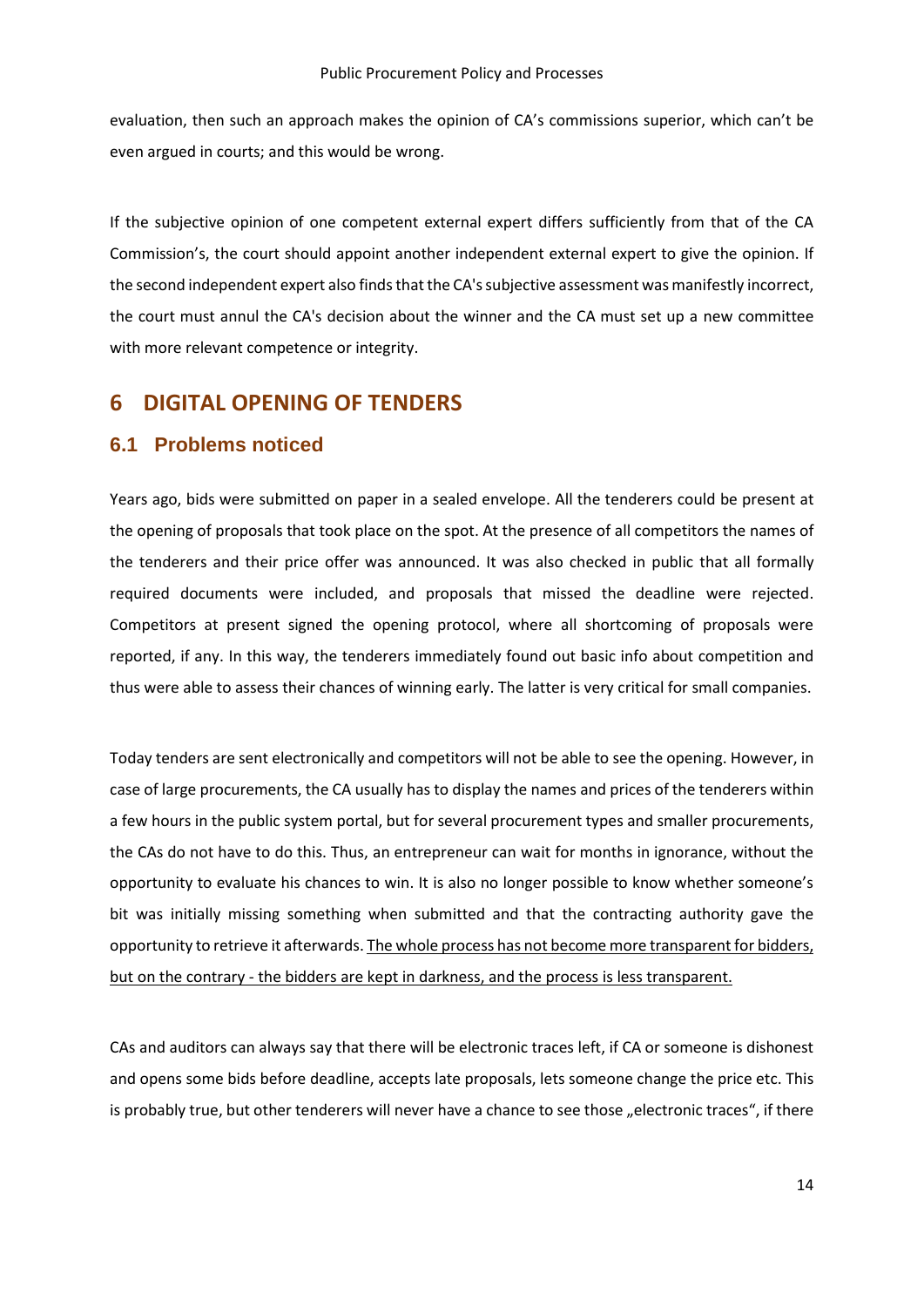are any - they have no way to find it out, or a right to ask to check each time. Unfortunately, there is much less control from competitive market side itself now.

In studied countries all bids are today submitted electronically through web-based platforms, and tenderers can't see the opening procedure. Only in Denmark some local municipalities still accept tenders on paper, and then the opening can take place in public. However, official opening is not a requirement of the Public Procurement Directive anymore.

#### <span id="page-14-0"></span>**6.2 Recommendations to consider**

It is very important for bidders to know as soon as possible how big is the competition in the tender. The tenderers understand, that the opening protocol is just basic info, and many proposals may be excluded in late phases. However this info will help, especially SME companies, to plan their activities and workload. There does not seem to be any good reason to keep this information from bidders for months, like CAs are allowed to do, and they do.

Digital procurement has unfortunately removed an important control mechanism from public tendering - vigilant control by market participants themselves. We propose that tenderers will be given a chance to participate at the opening procedure online. Thanks to covid-19 pandemic online meetings and collaboration have become very common. This will give back the lost transparency of the opening ceremony and participant will get the basic info about the tender right away.

Projektis osalesid MTÜ Ausamad Riigihanked Eestist, Open Knowledge Finland Soomest, Interfolk Institute for Civil Society Taanist ja TOF Norway Norrast. Huvi korral võime saata ka eraldi riikides valminud rapordid.

The project was carried out by MTÜ Ausamad Riigihanked from Estonia, Open Knowledge Finland from Finland, Interfolk Institute for Civil Society from Denmark and TOF Norway from Norway. If you are interested, reports prepared on each country are also available.